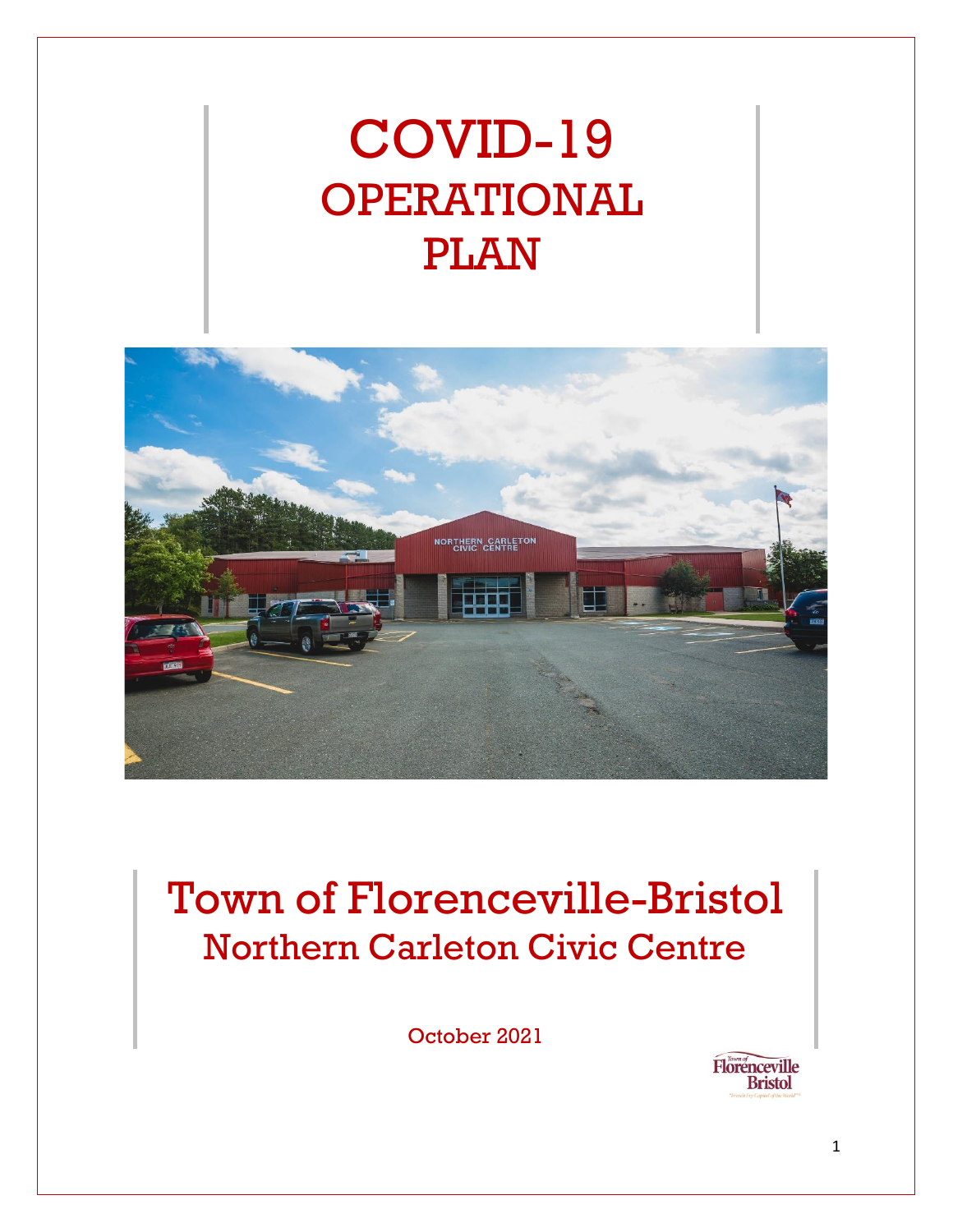#### **INTRODUCTION**

The Town of Florenceville-Bristol (Town) will continue to follow the Provincial State of Emergency, the Provincial Recovery Plan, and the guidance and direction of the Office of the Chief Medical Officer of Health (CMOH) as its recreation facilities are opened during the COVID-19 pandemic.

The current plan for the Northern Carleton Civic Centre (NCCC) will allow some activity to return. A screening process is required for the arena now that we are back to full. When entering the NCCC, proof of full vaccination is required, masks are mandatory & patrons are required to maintain physical distancing of 3 feet or 1 metre, unless exempted as per CMOH guidelines. Traffic flow and disinfecting measures will be implemented. The Town will limit access to areas of the facility either due to the inability to ensure physical distancing, as per the Provincial Order, or to manage the facility with limited resources in response to COVID-19.

This Operational Plan will follow the Provincial State of Emergency, the Provincial Recovery Plan, and the guidance and direction of the Office of the CMOH.

#### **OFF ICE MEASURES**

#### **General Traffic Flow**

The front entrance will be clearly marked for access into the facility for players & patrons. The side door (Players Entrance) will be locked at all times. The sole exit will be at the front doors of the NCCC. Once players enter the building, they are asked to travel downstairs using the stairwell by the canteen. When leaving, players are asked to come up the opposite stairwell by the upstairs women's washroom.

Each team/group will be responsible for managing all off-ice movement and activity within the facility.

#### **Dressing Rooms**

Players are encouraged to come to the arena dressed in gear and use staging area or designated dressing room to complete getting dressed. User groups will have access to a dressing room (20 minutes prior to their ice time) to get dressed but must wear a mask and maintain a 3 feet/1 m distance while inside the room. Town staff will sanitize each dressing room after each use.

#### **Signage**

Signage will be posted throughout the facility to emphasize to patrons, participants, and staff the importance of:

- Frequent handwashing
- Proper hygiene practices
- Physical distancing
- Respiratory etiquette
- Hand sanitizer
- Do not touch and hands in pocket

#### **Spacing between User Groups**

Users are to arrive no more than twenty (20) minutes before scheduled ice time and must leave within twenty (20) minutes after their ice session.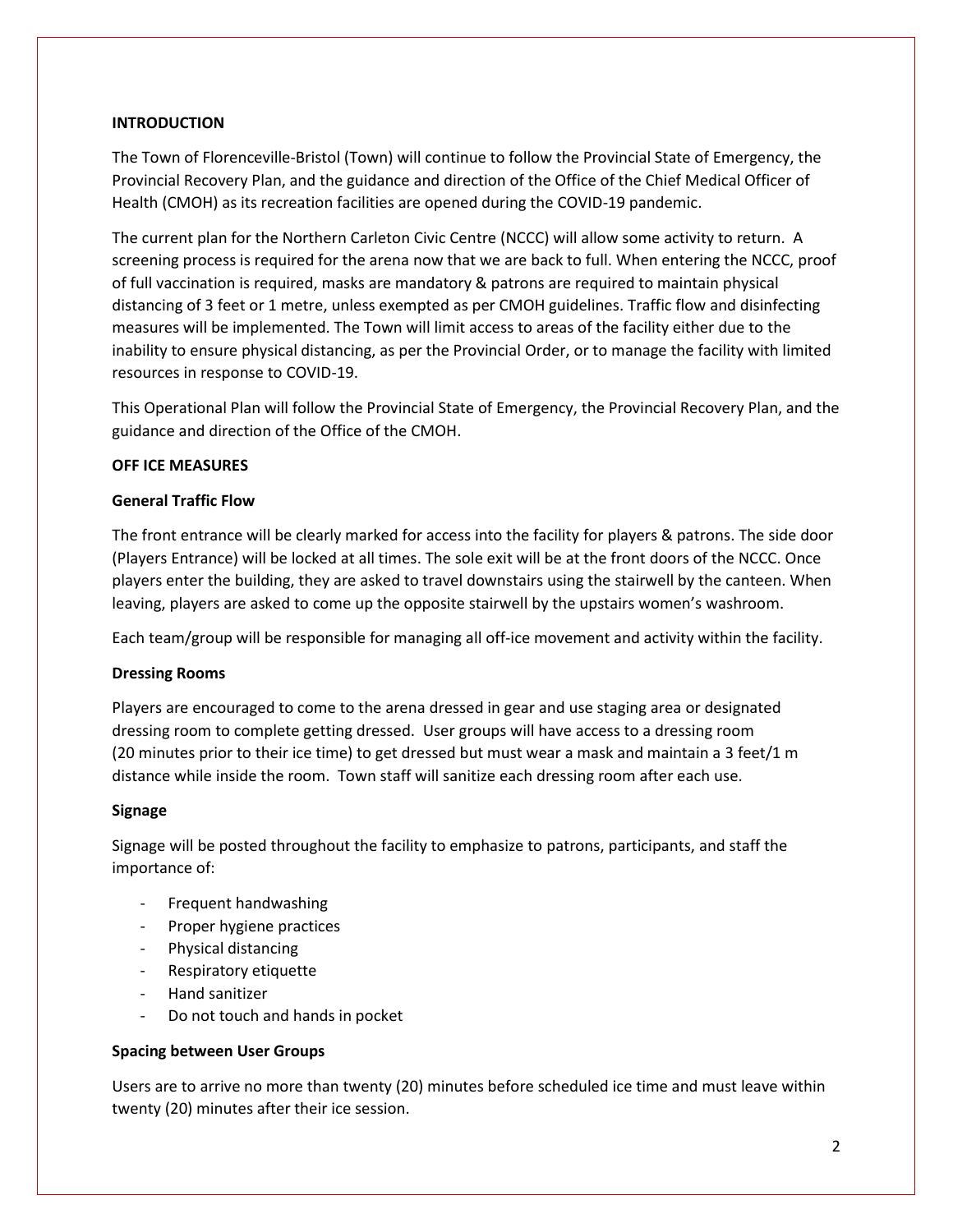While on the premises of the NCCC, masks are required & are encouraged to maintain physical distancing.

If groups wish to hold dryland training before or after their booking, it must take place outside of the facility.

All users will be required to enter and exit the facility via the designated entry and exit.

Coaches and leaders will design practices and activities to minimize the amount of contact during their bookings.

# **Food and beverages**

Food can be consumed in the lobby area or at your seat in the bleacher section. Masks are required at all times in lobby area with the exception of consumption of food and beverage.

No external food is to be brought into the facility. Personal drinking containers with lids are allowed but are not to be shared. A beverage machine in the arena will be available to patrons.

#### **Storage**

Carleton Minor Hockey Association (CMHA) and Carleton North High School (CNHS) may use the designated storage rooms in the arena for association uses and will be responsible for sanitizing the room, its contents, and managing access. All exercise or drill equipment shall be sanitized before and after each use. This will be the responsibility of the user.

No other storage in the arena will be permitted.

# **Guardians/Patrons**

Parents/Guardians MUST be fully vaccinated with proof of vaccination to enter the facility. Once inside, parents/guardians are also encouraged to maintain physical distancing of 3 feet or 1 meter during practice times.

Any siblings required to be at the facility must always be accompanied by and under strict supervision of an adult. Proof of full vaccination is also required for any siblings 12 years and older. Mask use is required by all parents/guardians/siblings while in the facility.

# **Spitting**

There is no spitting permitted anywhere in the arena.

# **Facility Cleaning and Sanitizing**

- All staff will have access to cleaning and disinfection products and personal protective equipment (PPE)
- Garbage containers will be available for disposing trash, tissues and any PPE which may otherwise become a public hazard
- Hand sanitizer stations will be located throughout the NCCC
- Frequent cleaning and disinfecting of high touch point surfaces such as interior and exterior door handles and railings will be completed by the Town, at least twice daily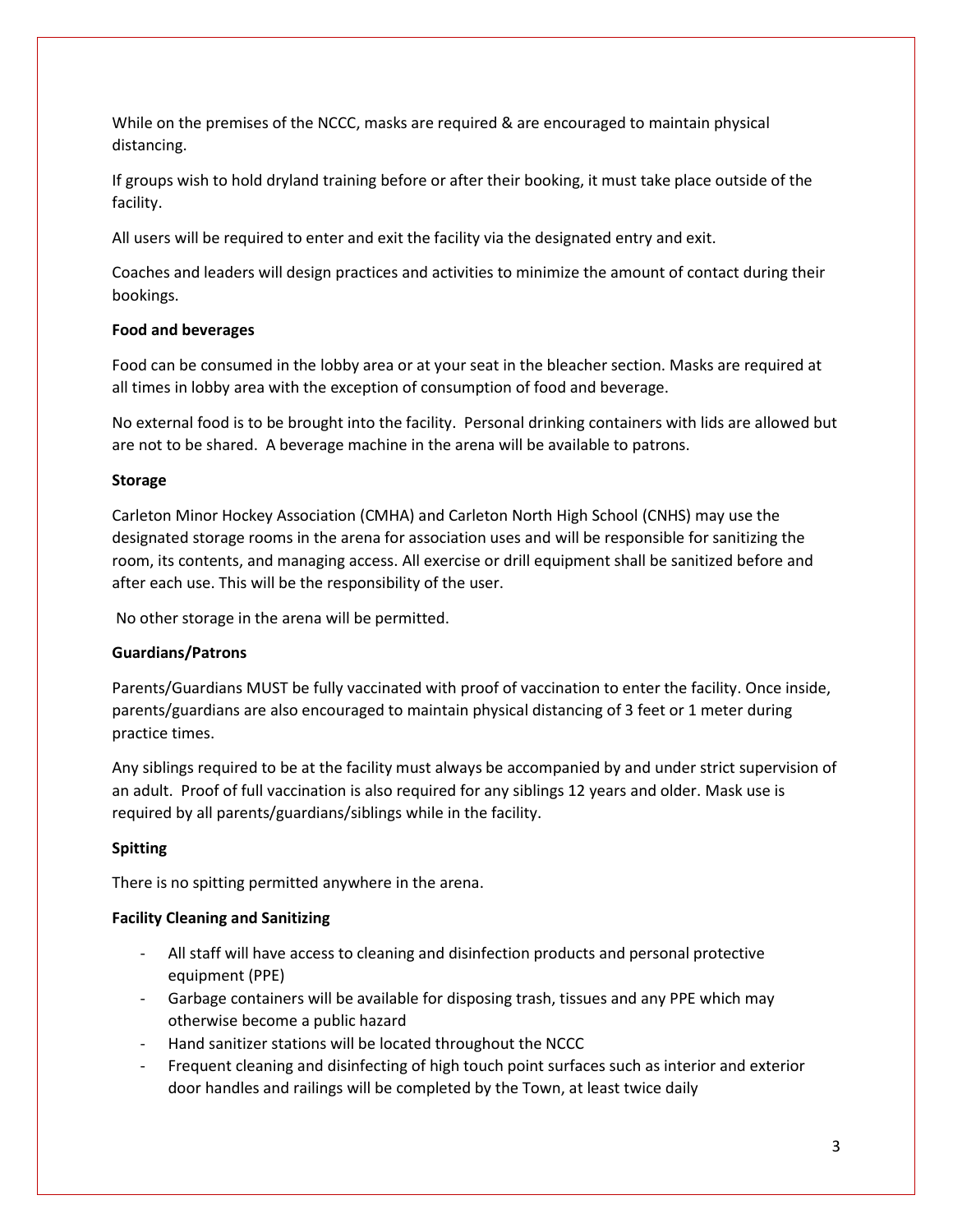Benches, ice rink gate handles, and the announcer booth will be sanitized between each user group, unless any of these areas are not used in between user groups

#### **Hand Washing Facilities**

Handwashing and sanitizing stations will be available for patrons in the public washrooms & various locations throughout the building.

#### **Community Face Masks**

Community face masks will be required by all patrons & are encouraged to maintain physical distancing of a minimum of 3 feet or 1 meter.

#### **Employee Interactions**

Within the facility, physical distancing is encouraged between employees and the public.

Disrespect towards any Town staff member will not be tolerated.

#### **Patron Screening**

Patrons entering the facility will document time and contact information through a screening process form provided by the Town, *Appendix B*. It will be the responsibility of the group renting the ice to collect the necessary COVID-19 information (i.e., proof of full vaccination, etc.) and supply this information in a list to the Town when requested. Any patron/participant showing COVID-19 symptoms shall not enter the NCCC and should immediately return home and call 811.

User groups are required to present the above list of participants in advance to help staff verify proof of vaccination upon entry. This above list should still include any exempt participants (medical or age of 11 and under).

Any patron refusing to give contact information will not be permitted to enter the NCCC.

Any disrespect towards the volunteer, as well as violation or refusal to co-operate will result in the RCMP being contacted.

#### **ON ICE MEASURES**

The current Provincial Mandatory Order allows sports to be played when done in compliance with the CMOH guidelines. It is recognized that when sports are played that 2 metres may not always be maintained between participants. As per the requirements of the CMOH, a risk mitigation plan must be developed by the group on the ice. Exemptions to physical distancing requirements are as per the Provincial Order. All measures being taken are done so following as per the requirement of Provincial Recreation COVID-19 guidelines.

#### **ICE BOOKINGS**

All user groups must be in compliance with the most recent requirements outlined by the Province of New Brunswick and their respective Provincial Sport Organization.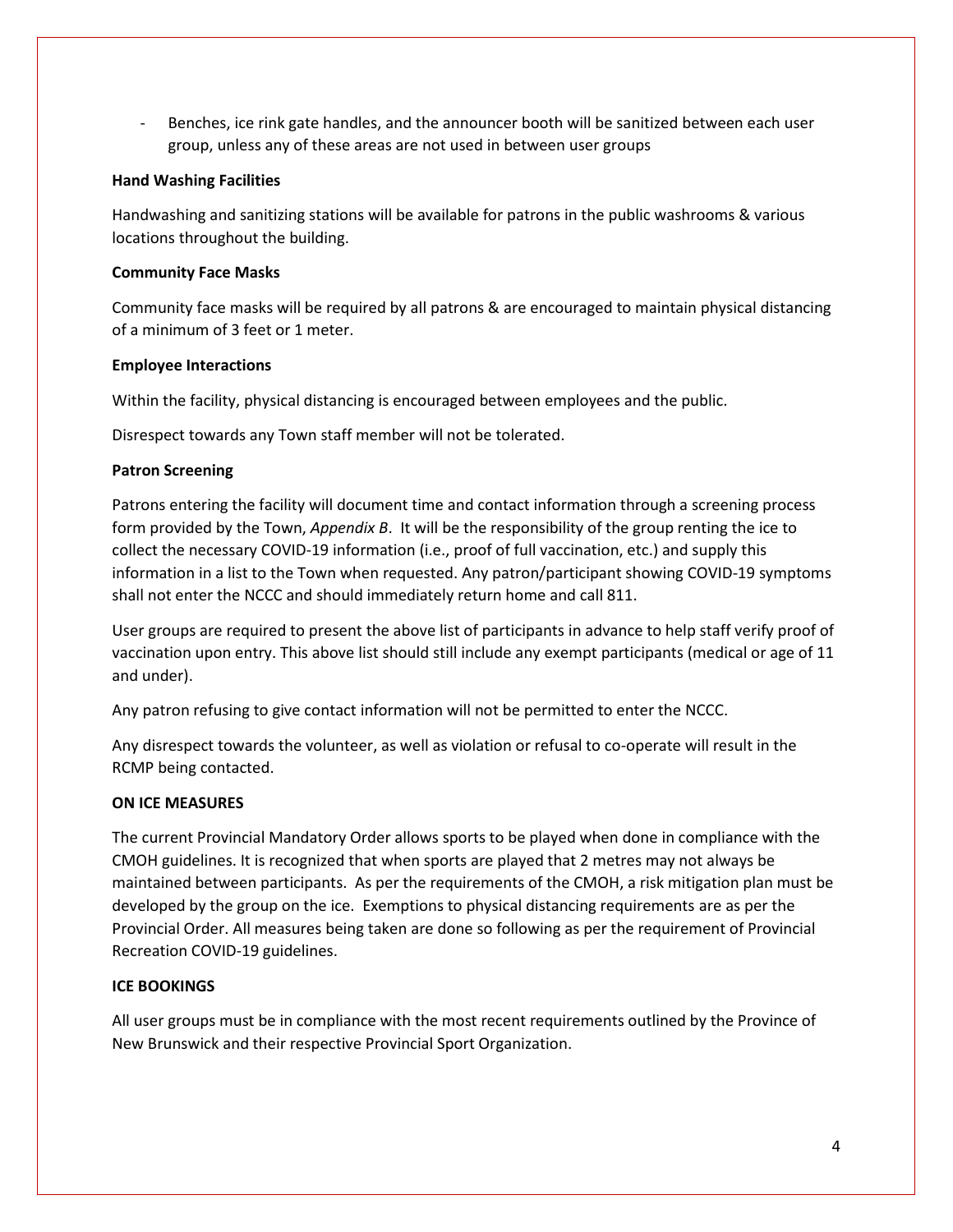Prior to accepting any new bookings, user groups must not have any outstanding fees owing on their account. Cancellations made on behalf of the team/association as a result of COVID-19 will be deemed non-refundable.

Non-compliance with any of the requirements within this document will result in user groups being asked to leave the facility, forfeiting their future ice times and bookings will be deemed non-refundable.

#### **ILLNESSES OR SYMPTOMS WITH BOTH STAFF AND PATRONS/PARTICIPANTS**

**Patron/Participant** - Should a patron/participant develop symptoms during their time at the NCCC, they must leave the NCCC immediately, contact 811 and follow their direction as recommended by the Office of the CMOH for the Province of New Brunswick. Should they be tested and found positive for COVID-19, we will follow the communication protocols given by public health, and notify all ice users, and user groups.

**Staff** – If a Staff member develops symptoms of COVID-19, they will leave the NCCC and immediately contact their Supervisor, Director or Chief Administrative Officer. The affected employee will be required to contact 811 as recommended by the Office of the CMOH for the Province of New Brunswick. Additional measures provided by the Town's Human Resources Department will be followed.

Regional Public Health will be involved to manage any instances or outbreak and ensure contacts are identified; public health measures are in place and will lead any communication that is required.

# **Closure of the Arena**

A closure may be directed by the Office of the CMOH if there is a COVID-19 outbreak, a change in the Provincial Mandatory Order, or in any other case as directed by the Office of the CMOH.

User groups may lose access to the NCCC if they do not follow this Operational Plan.

# **Acknowledgement of Town's Operational Plan**

User groups will be provided a copy of the Town of Florenceville-Bristol Arena COVID-19 Operational Plan. It is the responsibility of the individual renting the ice times to disseminate the information to all of their users and that they clearly understand the protocols in place and what to expect before arriving at the facility. Individual ice rental users must also abide by the facility operational plan.

#### **Arena Offices**

Only one visiting patron will be allowed in an office at a time. All visitors must sanitize hands as they enter the office.

# **Walking Track**

The walking track will be available Monday to Friday, 8:00am-4:00pm. All walkers must sign in and out of the facility. All walkers are encouraged keep a physical distance of 2 metres or 6 feet, or, 1 metre or 3 feet if wearing a mask.